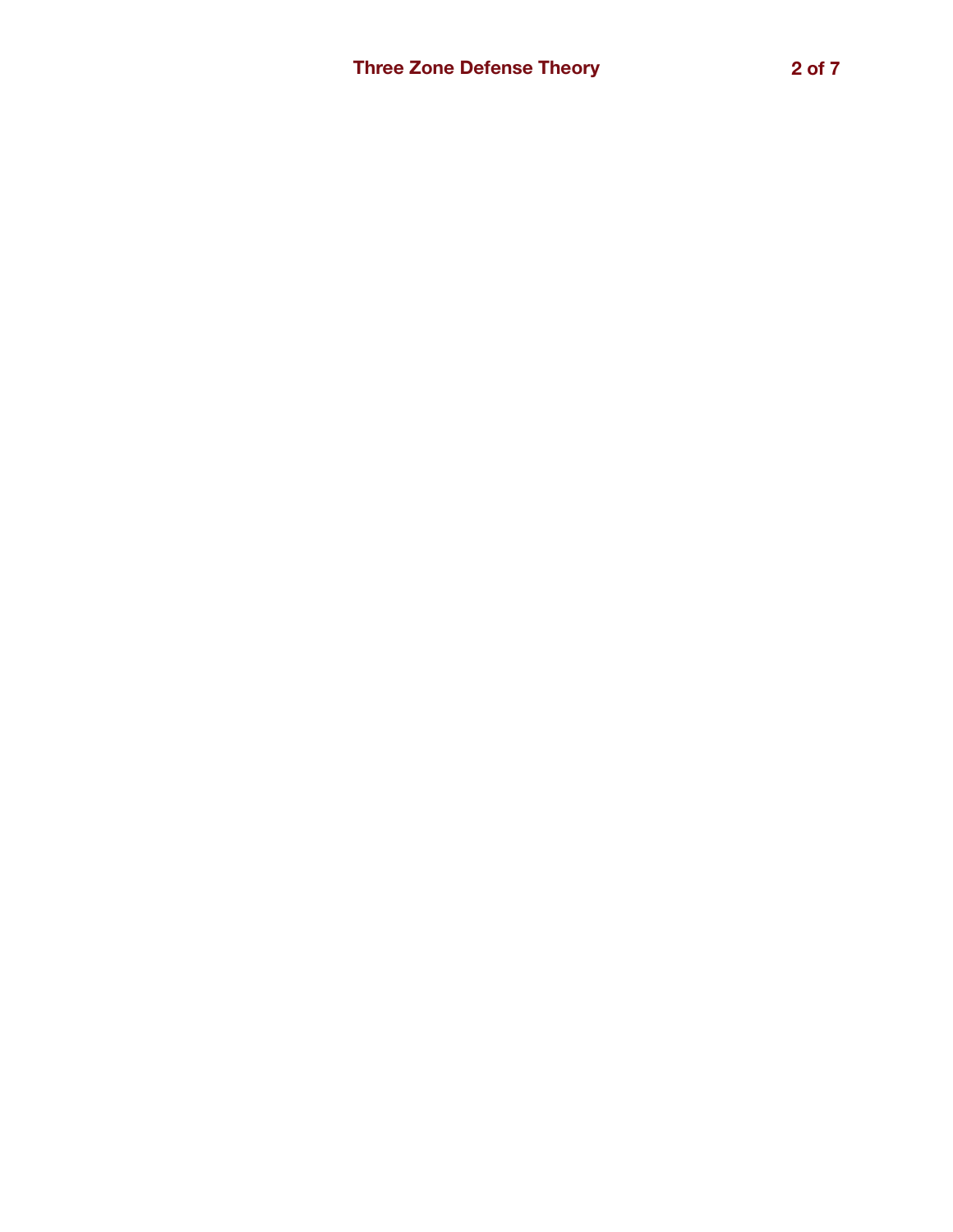The Yon Ch'uan Martial Arts System incorporates three zones of self-defense training. The Three Zone Defense theory is a seemingly simple action, however it is loaded with subtleties that require years of practice to perform them succinctly with total relaxed mind/intent and body integration. Mind/ intent is the neutral point between cause and effect. As you relax the mind and body to reduce tension, your physical body and conscious mind will find a neutral point between cause and effect so that your thoughts can cleanly and succinctly be expressed through unconscious physical action.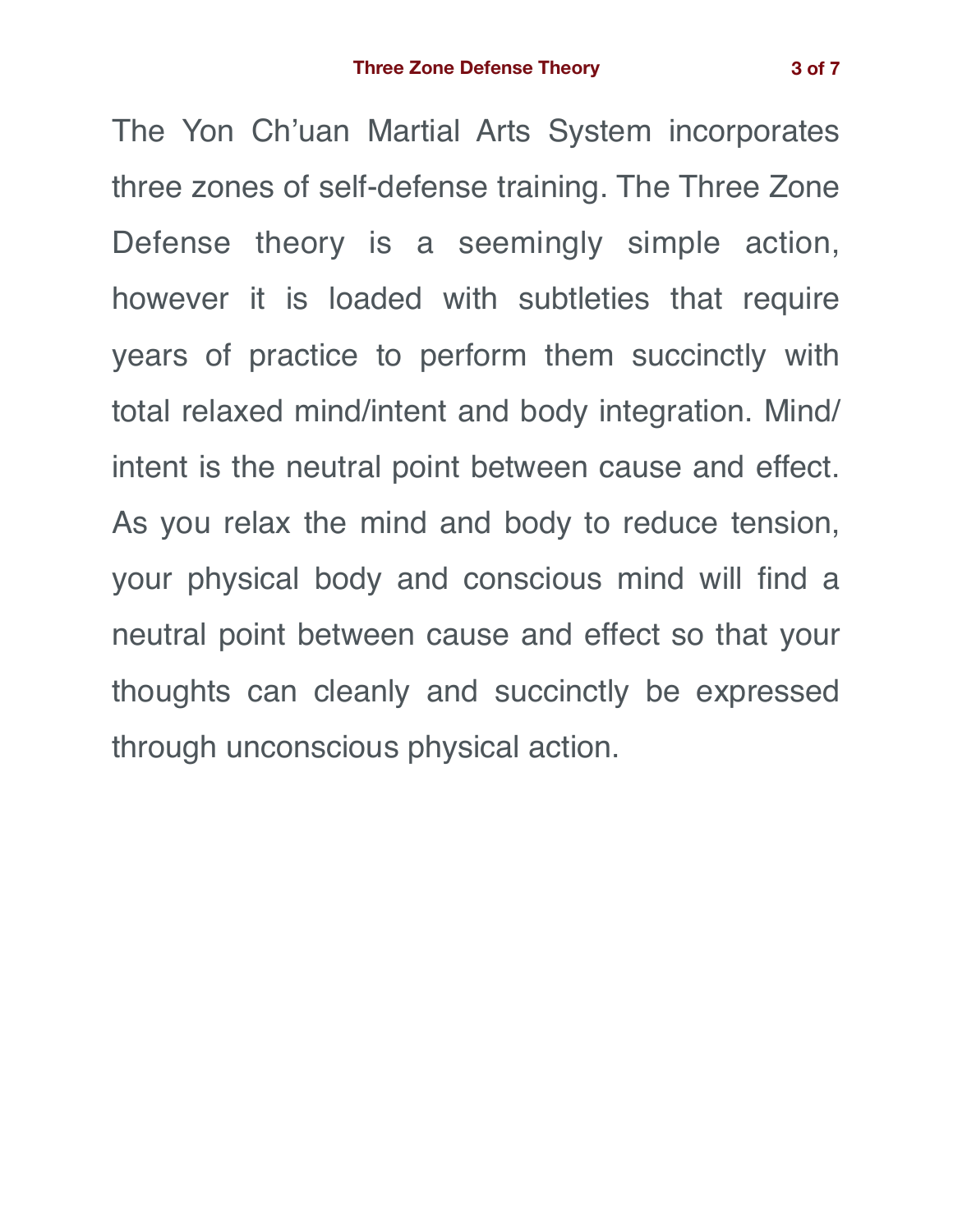The First Zone (physical contact applied) and Second Zone operate within the sphere of the practitioner's physical space and teaches, superior kinetic body alignment and sensitivity training. Classical Chinese Kung Fu rooting methods, midline blocks and parries, throws, submission holds, pressure points, locks, escapes and counters are an integral part of the **First and Second Zone** training methods.

The Yon Ch'uan defense principles emphatically instill not to meet force with force, but rather yield and overcome aggression through the redirection of force, restraints and submission holds, evasion, absorption, reflection and escapes. In like manner the Second Zone, within the sphere of the practioner's physical space is sometimes the most difficult zone of defense to defend from compassion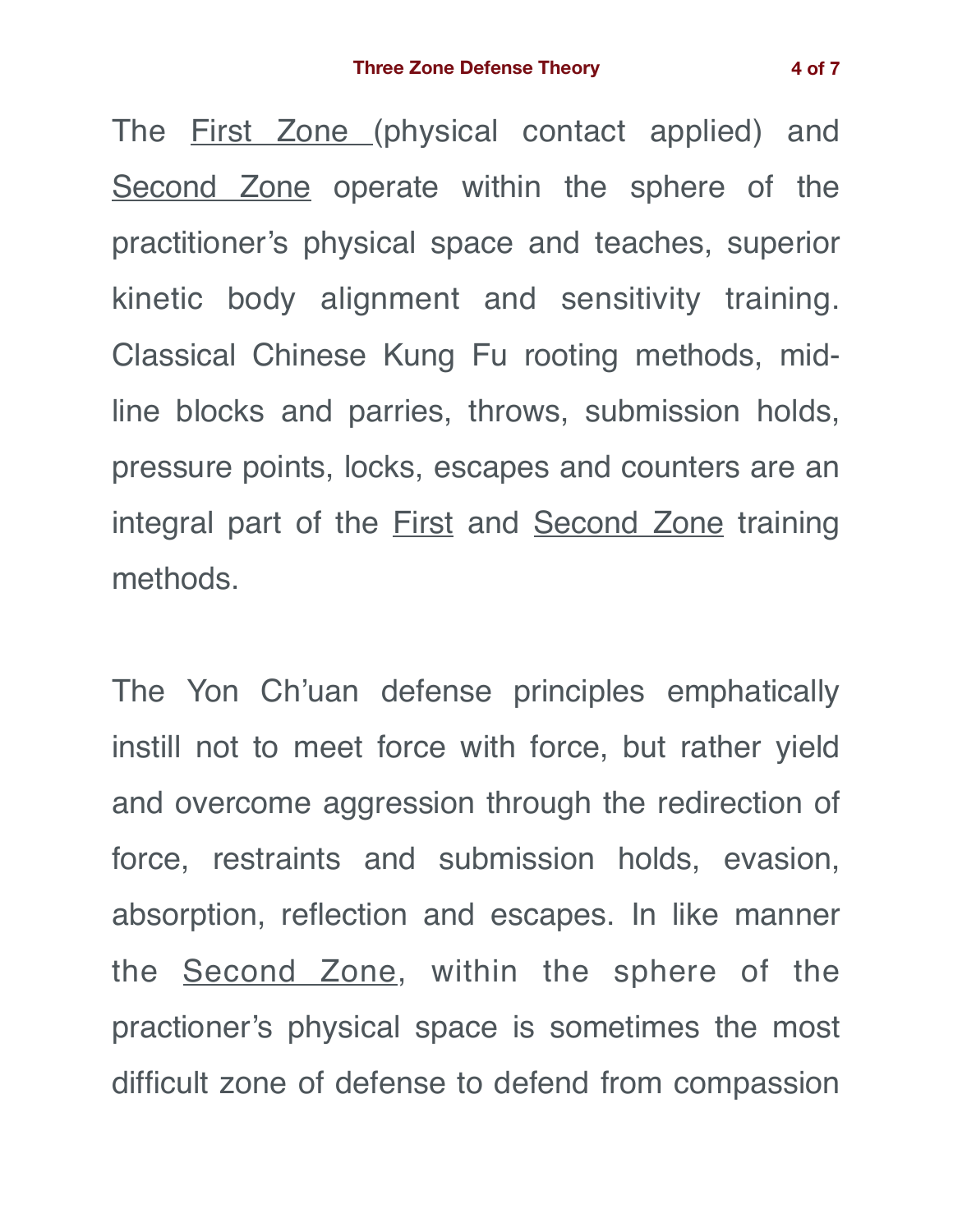because of lag-time reaction. The use of an ancient anatomy charting method which loosely translates as "mid-line quartering" allows the practioner to maintain control of the attackers midline and with skillful ability neutralize and immobilize the aggressor with minimal effort or bodily harm to the aggressor.

The same defense principles apply for the Third Zone, not within reachable space of the aggressor's attack. The practioner learns how to utilize an attacker's strength and weaknesses to effect easyto-use escape skills and to avoid injury. Maximum efficiency of self-defense skill is realized through economy of movement and least muscle resistance.